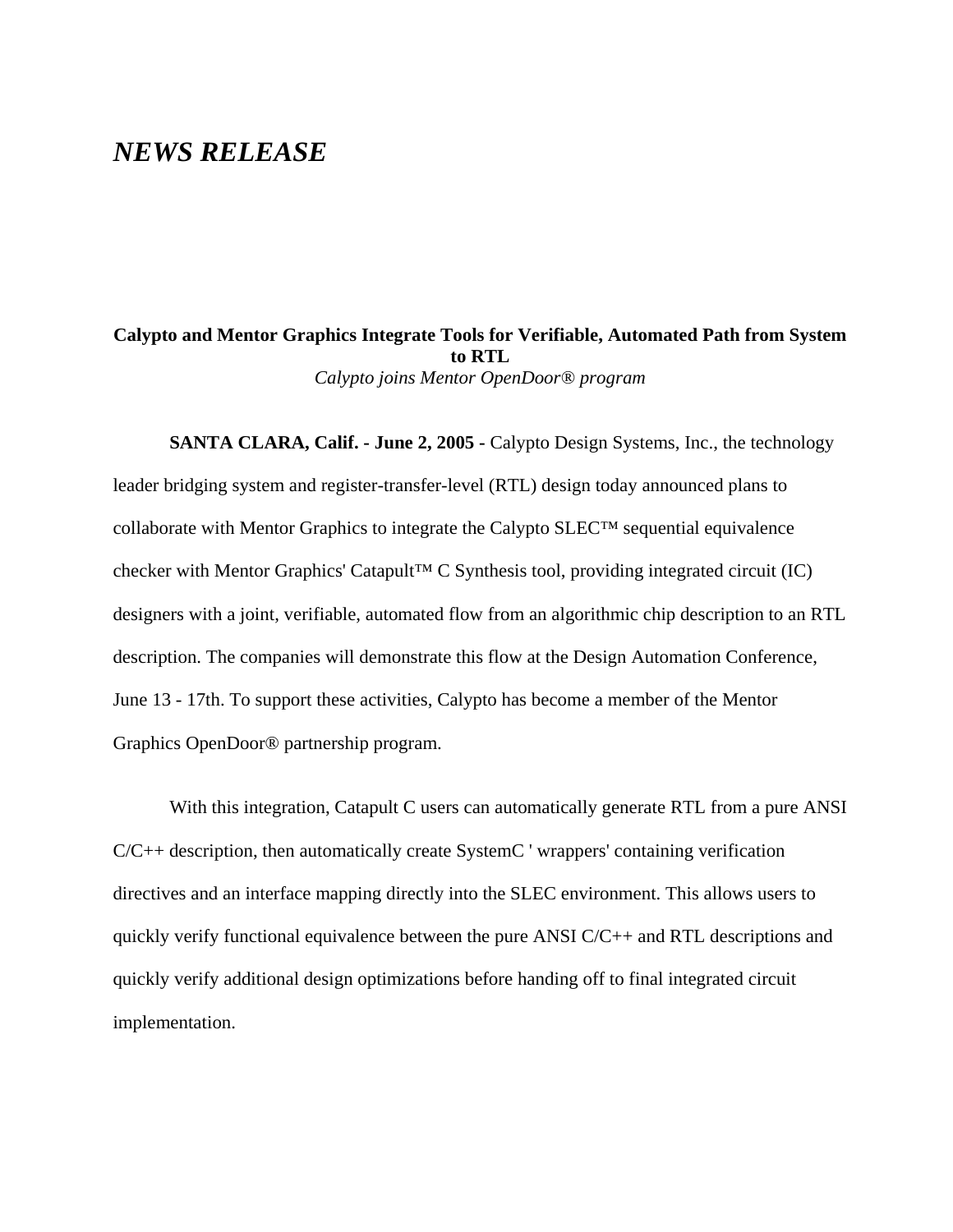"Design teams today are moving towards higher levels of abstraction in the design process - yet they require a fast and effective way to gain confidence that their RTL matches the system-level description," stated Michael Sanie, vice president of marketing and business development at Calypto Design Systems. "The integration of Catapult C with Calypto' s SLEC will give them a path to safely and quickly navigate the system-to-RTL continuum."

"SLEC offers a very innovative approach which promises to dramatically improve verification for ESL synthesis flows," stated Shawn McCloud, high-level synthesis product manager, Mentor Graphics Corporation. "By connecting Catapult C Synthesis, the only pure ANSI C++ synthesis tool, with sequential equivalence checking technology from Calypto, we are jointly providing users a safe, verifiable flow from Algorithmic C++ to RTL for both ASIC and FPGA technologies"

The companies will be showing a joint demonstration of this flow in the Calypto Suite at booth #1818. To register for a demo, see www.calypto.com.

## **About Calypto**

Founded in 2002, Calypto Design Systems, Inc. enables IC design teams to bridge system and RTL for semiconductor design, thereby saving millions of dollars in design costs and silicon re-spins. The company delivers software products to leading edge semiconductor and systems companies worldwide. Calypto is privately held with venture funding from Cipio Partners, JAFCO Ventures, Tallwood Venture Capital and Walden International. The company is a member of the Cadence Connections program, the IEEE-SA, the Open SystemC Initiative